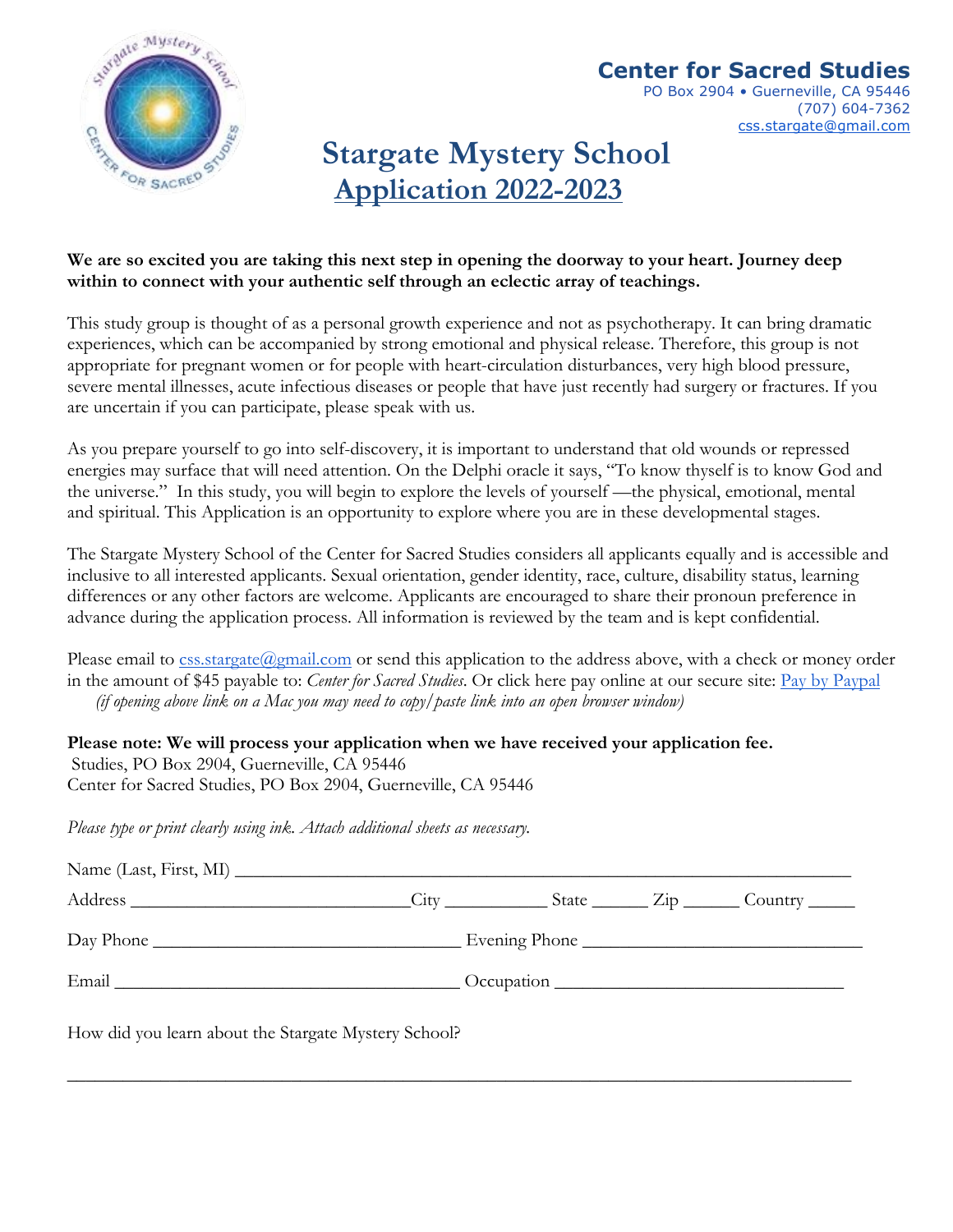#### Please answer the following:

- 1. Please describe why you are interested in this program and your reasons for applying:
- 2. Please describe your spiritual journey up until now. Feel free to attach additional pages if needed.

- 3. Briefly describe your current spiritual practice:
- 4. Please describe any experience you have had with spiritual counseling, psychotherapy, or other personal growth work:

<u> 1989 - Andrea Santa Andrea Santa Andrea Santa Andrea Santa Andrea Santa Andrea Santa Andrea Santa Andrea San</u>

5. Briefly list your educational and work histories as well as any additional study programs that have deepened your knowledge (i.e., breathworks certification or other alternative training programs).

| 6. Please provide a personal and professional reference that we may contact.<br><b>Personal Reference:</b> |  |  |  |  |  |
|------------------------------------------------------------------------------------------------------------|--|--|--|--|--|
|                                                                                                            |  |  |  |  |  |
|                                                                                                            |  |  |  |  |  |
|                                                                                                            |  |  |  |  |  |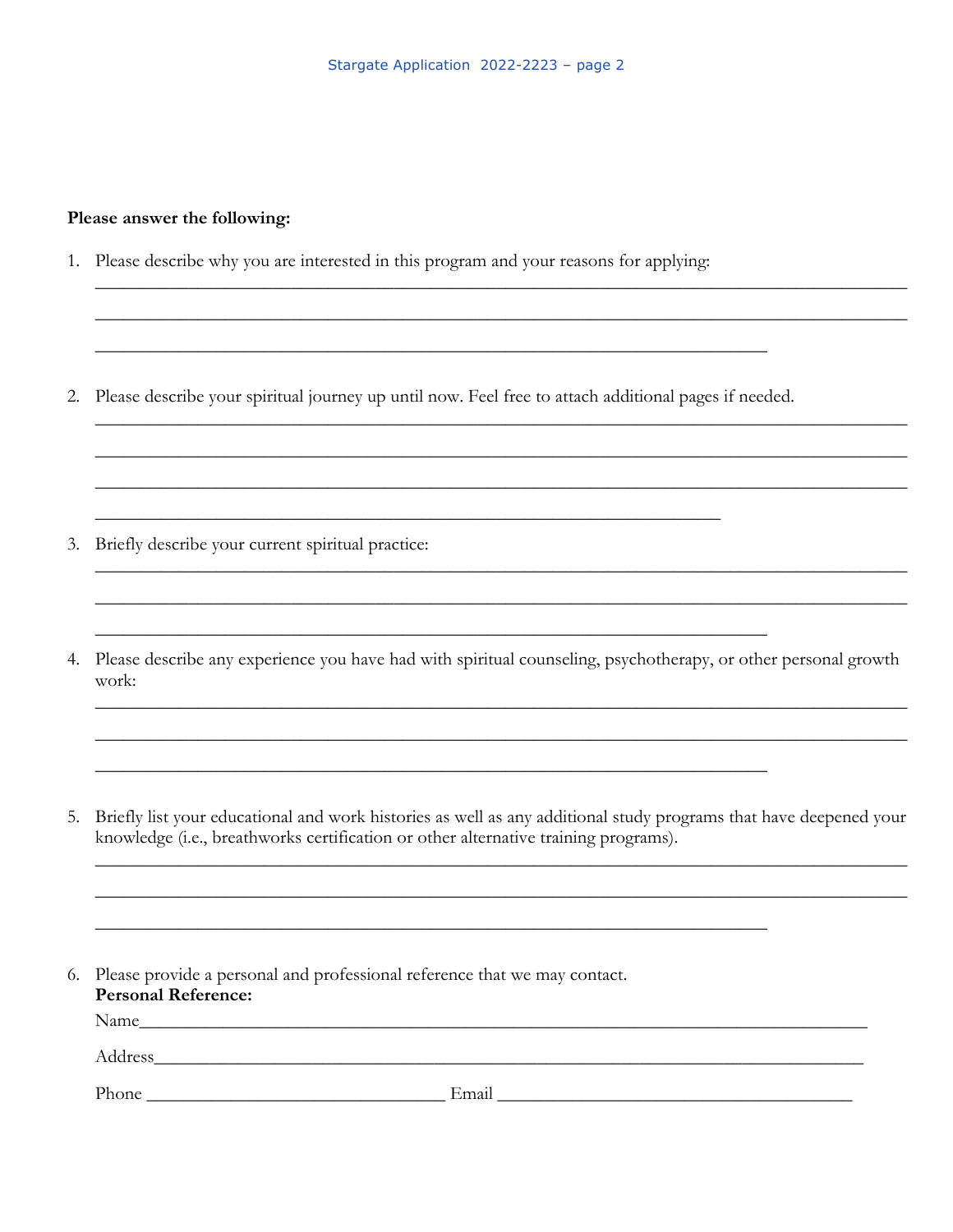### 7. Are you in or have you had any of the following?

|                                                        | Yes        | N <sub>0</sub> | Specify                                                                                                               |
|--------------------------------------------------------|------------|----------------|-----------------------------------------------------------------------------------------------------------------------|
| Counseling                                             |            |                |                                                                                                                       |
| Psychotherapy                                          |            |                |                                                                                                                       |
| Breathwork (type)                                      |            |                |                                                                                                                       |
| Psychedelics or mind altering<br>substances            |            |                |                                                                                                                       |
| <b>Medical Information</b><br>Chronic/severe headaches | <b>Yes</b> | No             | Specify                                                                                                               |
| Are you pregnant?                                      |            |                |                                                                                                                       |
| Complications with your birth?                         |            |                |                                                                                                                       |
| Cesarean birth?                                        |            |                |                                                                                                                       |
| Complications from anesthesia?                         |            |                |                                                                                                                       |
| Heart-circulation problems?                            |            |                |                                                                                                                       |
| Any heart attacks?                                     |            |                |                                                                                                                       |
| Strokes in family?                                     |            |                |                                                                                                                       |
| High blood pressure?                                   |            |                |                                                                                                                       |
| Low blood pressure?                                    |            |                |                                                                                                                       |
| Recent operations?                                     |            |                |                                                                                                                       |
| Physical illness or injury?                            |            |                |                                                                                                                       |
| Severe mental illness?                                 |            |                |                                                                                                                       |
| Been in a psychiatric hospital?                        |            |                |                                                                                                                       |
| Are you on any medications?                            |            |                |                                                                                                                       |
| Epilepsy or seizures?                                  |            |                |                                                                                                                       |
| Contagious disease?                                    |            |                |                                                                                                                       |
| Diabetes?                                              |            |                |                                                                                                                       |
| Osteoporosis?                                          |            |                |                                                                                                                       |
| Glaucoma or cataracts?                                 |            |                |                                                                                                                       |
| Asthma?                                                |            |                |                                                                                                                       |
| Kundalini?                                             |            |                |                                                                                                                       |
| Spiritual emergencies?                                 |            |                | <u> 1989 - Johann Barbara, martin da kasar Amerikaansk konstantin (</u>                                               |
|                                                        |            |                | <u> 1989 - Johann Harry Harry Harry Harry Harry Harry Harry Harry Harry Harry Harry Harry Harry Harry Harry Harry</u> |
| Dietary Restrictions?                                  |            |                |                                                                                                                       |